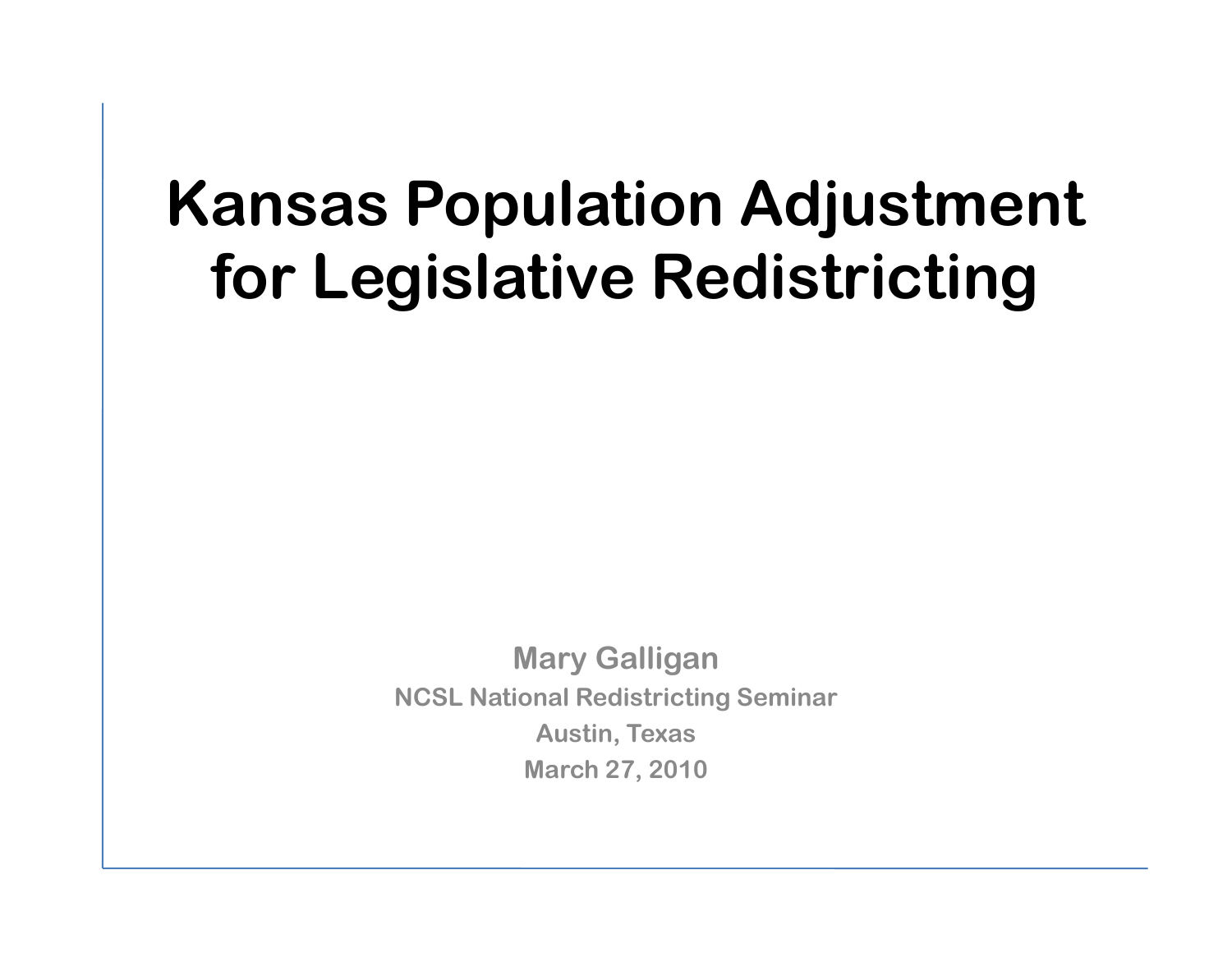## **State Constitutional Basis**

(a) . . . At its regular session in 1992, and at its regular session every tenth year thereafter, the legislature shall by law reapportion the state senatorial districts and representative districts on the basis of the population of the state as established by the most recent census of population taken and published by the United States bureau of the census. Senatorial and representative districts shall be reapportioned upon the basis of the population of the state adjusted: (1) To exclude nonresident military personnel stationed within the state and nonresident students attending colleges and universities within the state; and (2) to include military personnel stationed within the state who are residents of the state and students attending colleges and universities within the state who are residents of the state in the district of their permanent residence. . . . *KS CONST Art. 10, § <sup>1</sup>*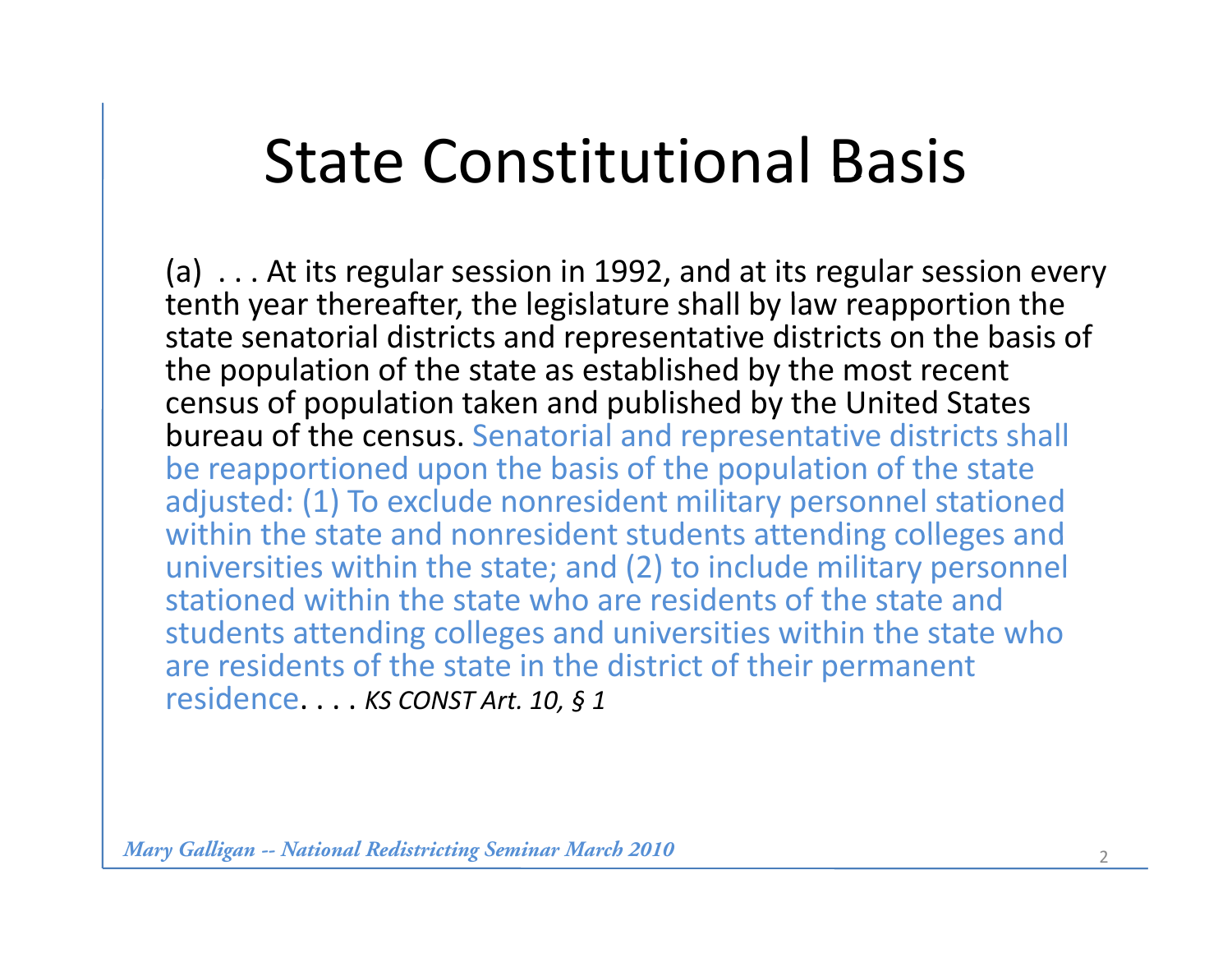Statutory Provisions K.S.A. 11 ‐301, *et seq.*

• Non-resident is a person who has a domicile or permanent residence outside of Kansas.

• Resident is a person who declares that he or she is a resident of Kansas and has intends to remain in the State.

*Mary Galligan -- National Redistricting Seminar March 2010*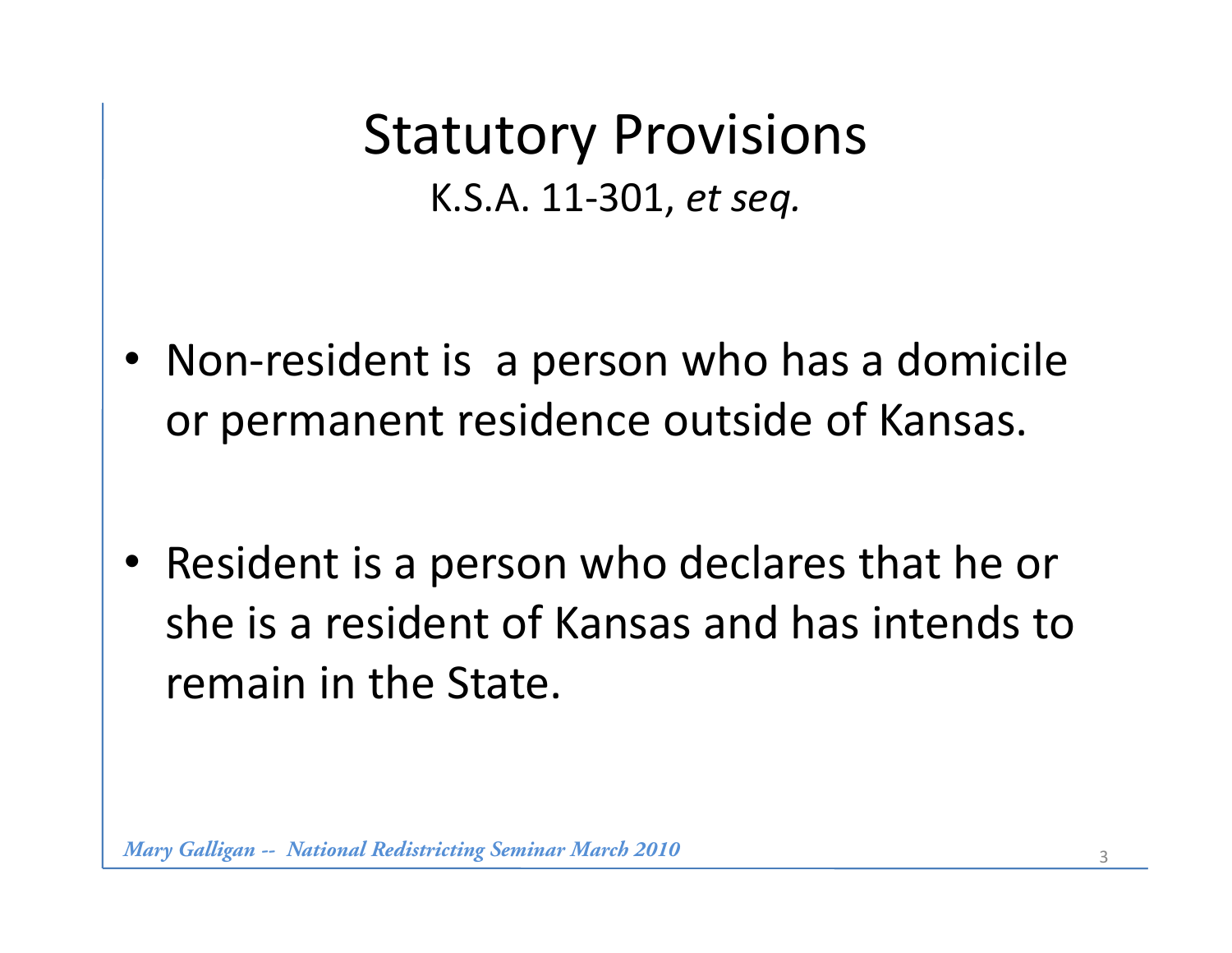## Statutory Provisions (cont'd)

- Secretary of State
	- Gathers Information and Calculates New **Population Totals** 
		- Public and private colleges and universities and military officers must obtain information from students and members of the military using forms provided by the Secretary of State.
		- Information is as of Census Day.

*Mary Galligan -- National Redistricting Seminar March 2010*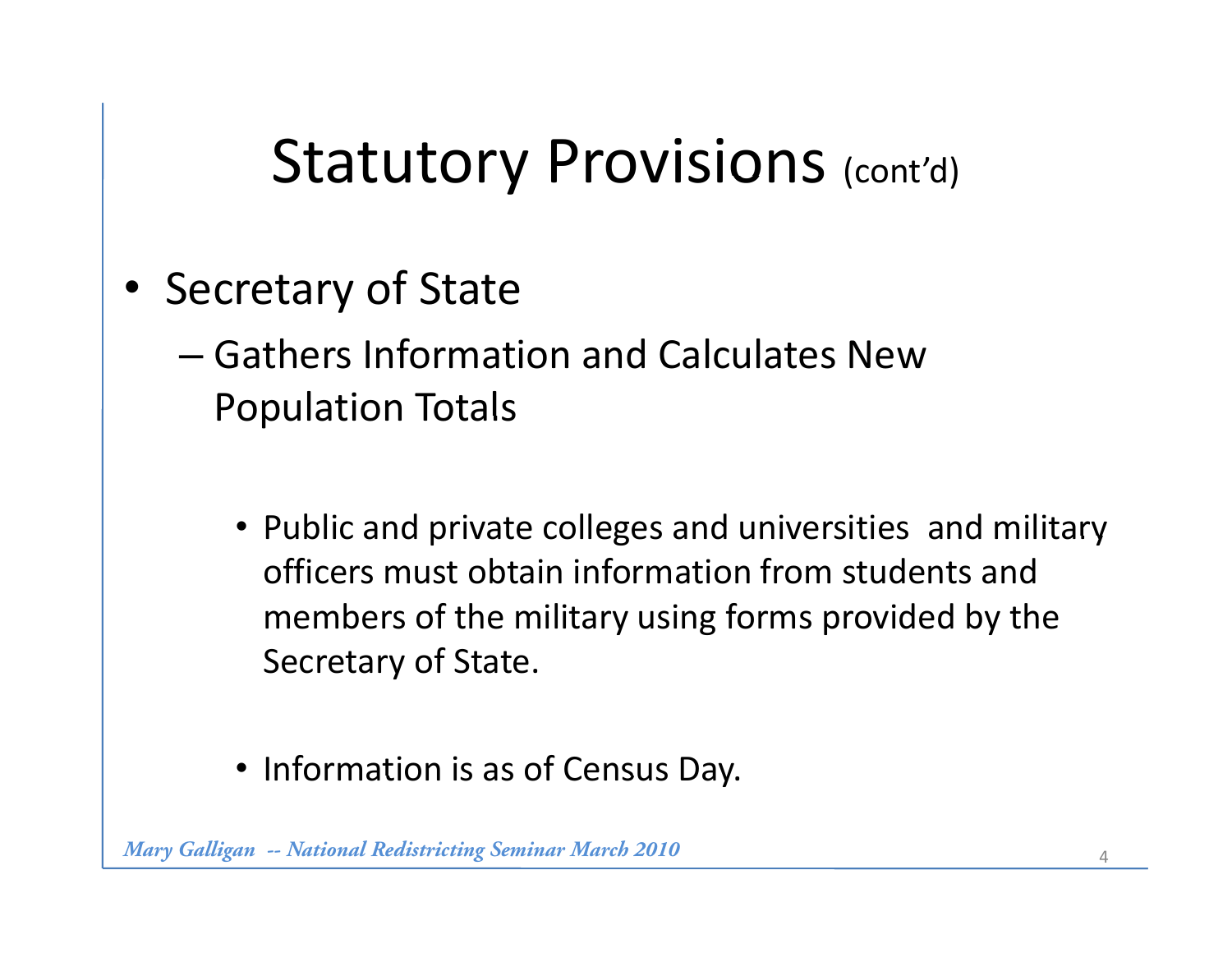#### Statutory Provisions (cont'd)

- • Secretary of State:
	- Adjusts Census data for "each county, city, precinct and part of a precinct that is given an identifying code. "
	- $-$  Provides adjusted population to Legislature by July 31, of the year following the federal Census.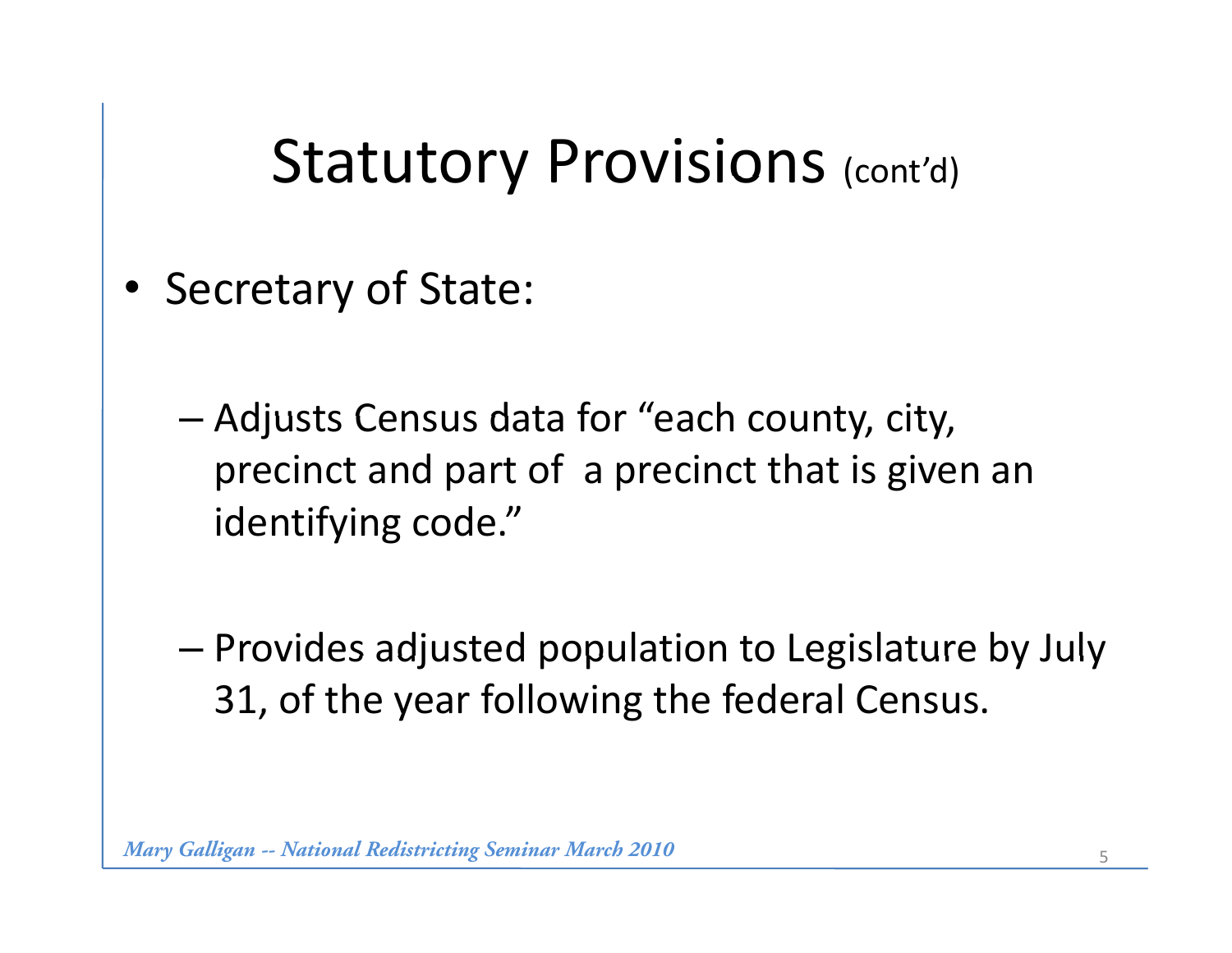## Statutory Provisions (cont'd)

- • Data gathered to adjust Census figures is confidential.
- Data can only be used for the Census adjustment.
- Criminal penalty imposed for interference with the adjustment.

*Mary Galligan -- National Redistricting Seminar March 2010*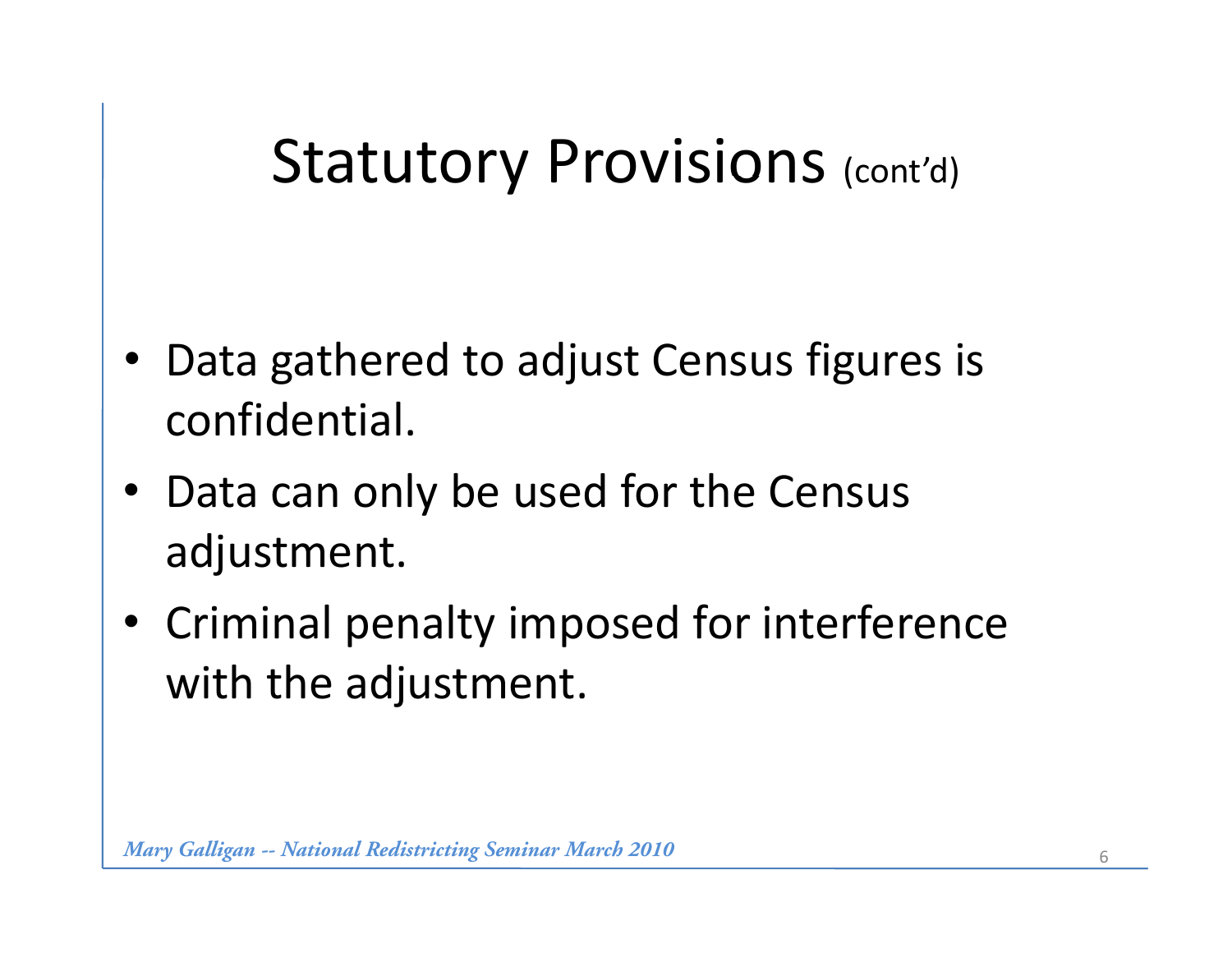# Historical Background

- •Agricultural Census Used for Redistricting
	- – 1918 – 1979 counties collected population figures and submitted to the State Department of Agriculture – the "Ag Census."
	- –Ag Census abolished after 1979 redistricting
- 1988 State Census Conducted by Secretary of State
	- One ‐time effort used as population basis for 1989 redistricting of Kansas House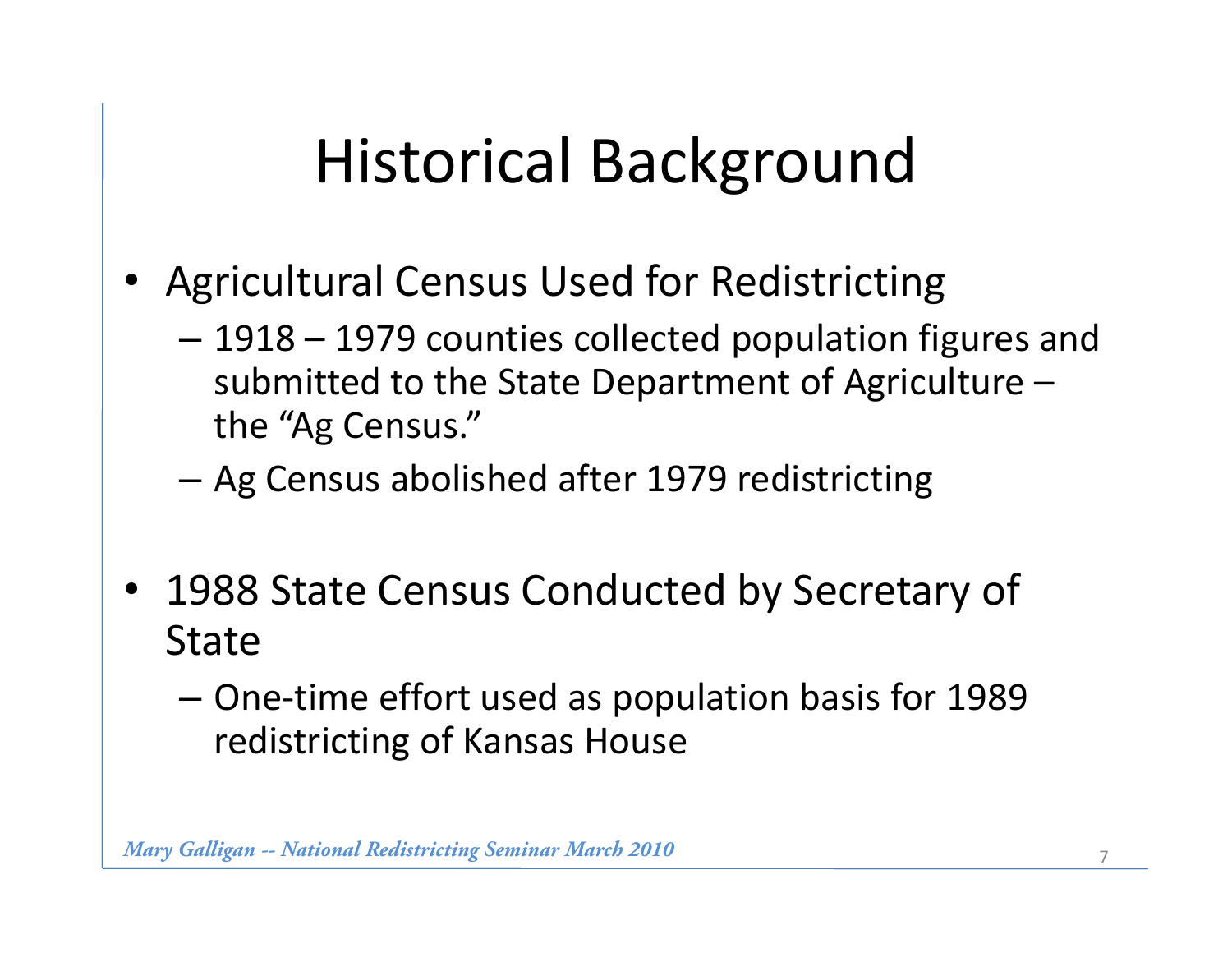# Historical Background

- • Residency Rules for Ag Census
	- Non ‐residents weren't counted.
	- Resident students, military, and inmates of jails, residents of nursing homes, etc., counted at place of permanent residence.
	- Some inconsistency from one county to another in how the population was counted .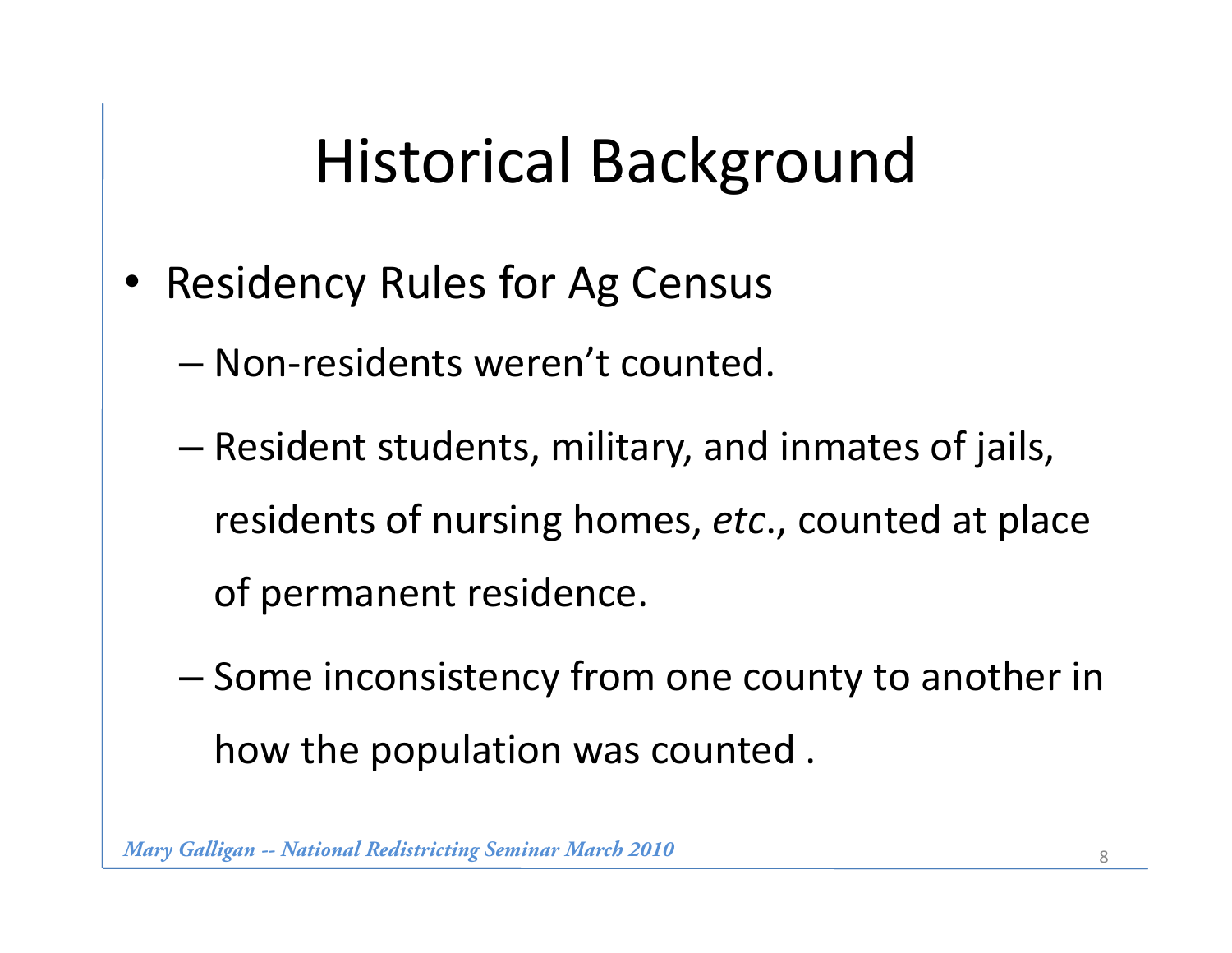# Historical Background

- •Residency Rules for 1988 State Census conducted by Secretary of State
	- $-$  Non-residents weren't counted.
	- –— <u>Resident students, military</u>, and inmates of jails and prisons, residents of nursing homes, *etc.*, counted at place of "permanent residence" – generally, where they lived prior to going to school, entering the militar y, *et c*.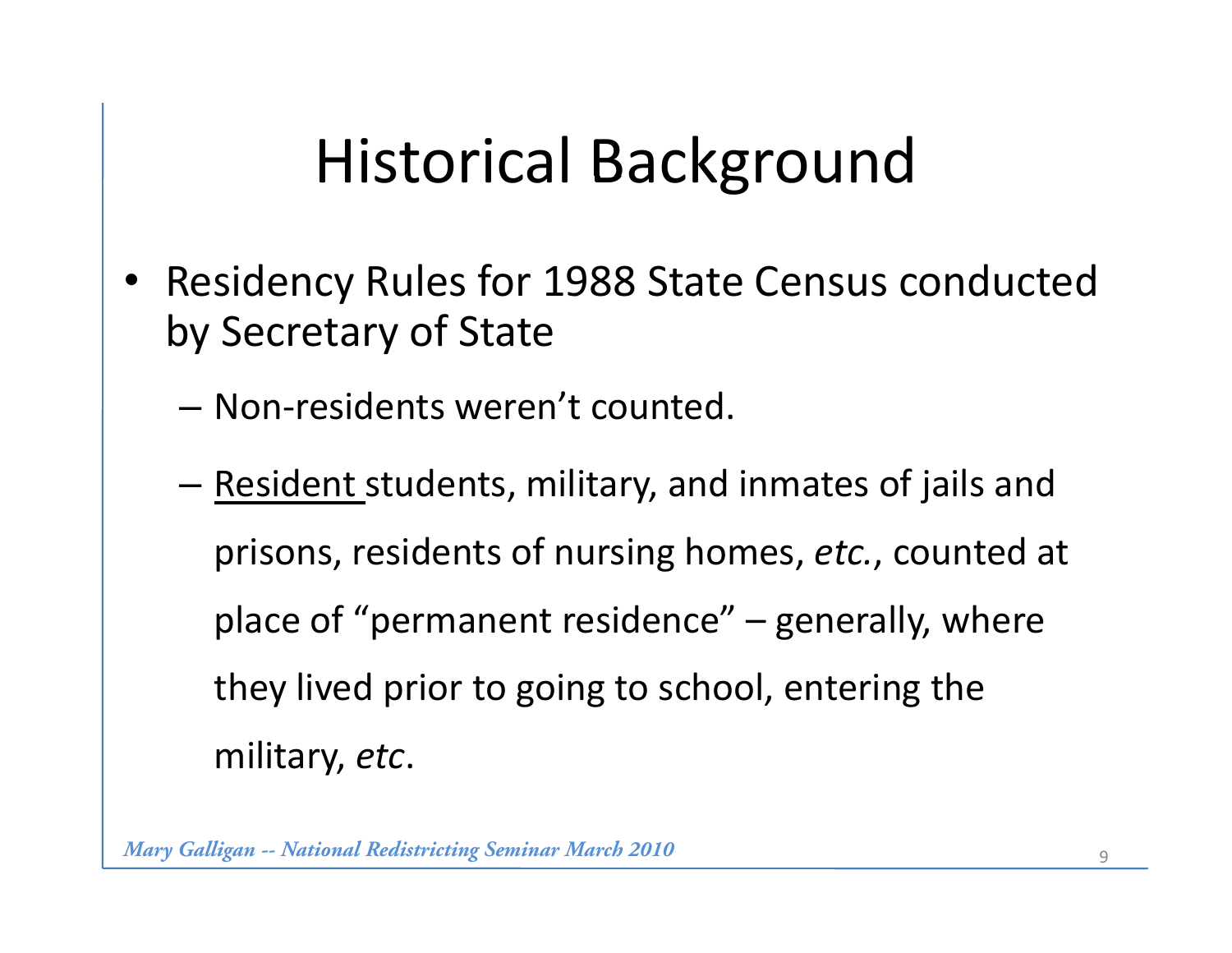# 1988 Census Was Challenged

- After new districts were drawn based on the 1988 State Census, several parties challenged the Census and the method by which it was taken.
- The district plans withstood those challenges.
- Constitutionality of the Census was not addressed.

*Mary Galligan -- National Redistricting Seminar March 2010* 10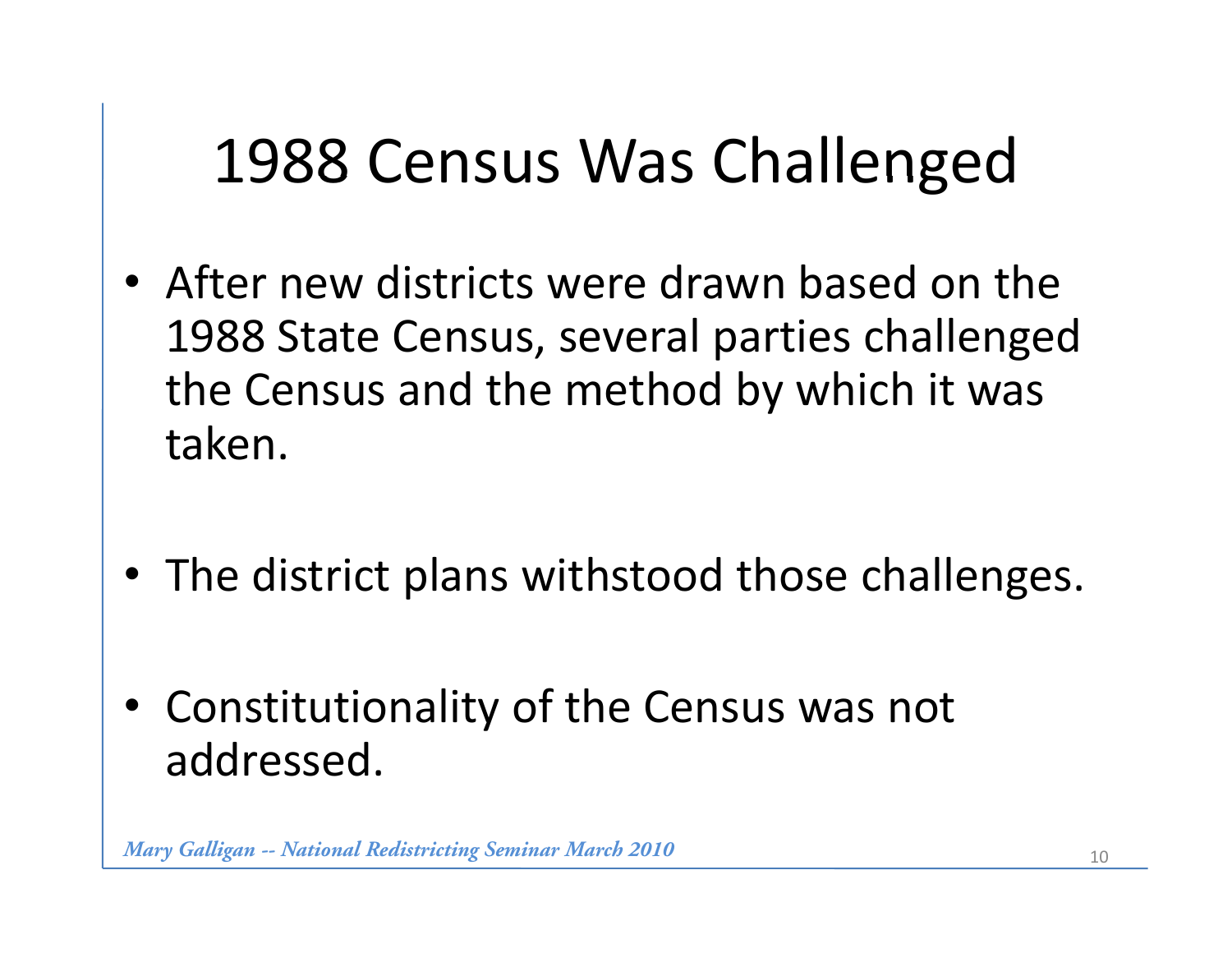# 2000 Procedures

- Adjustment of US Census results
	- Adjustment questionnaire developed by the Secretary of State.
	- 200,000 questionnaires were distributed and completed forms collected by colleges and military commands between Oct 1999 and April April 2000. Deadline for return of questionnaires June 1, 2000.
		- 62% of persons responding reported that they were counted by the Census at their permanent address.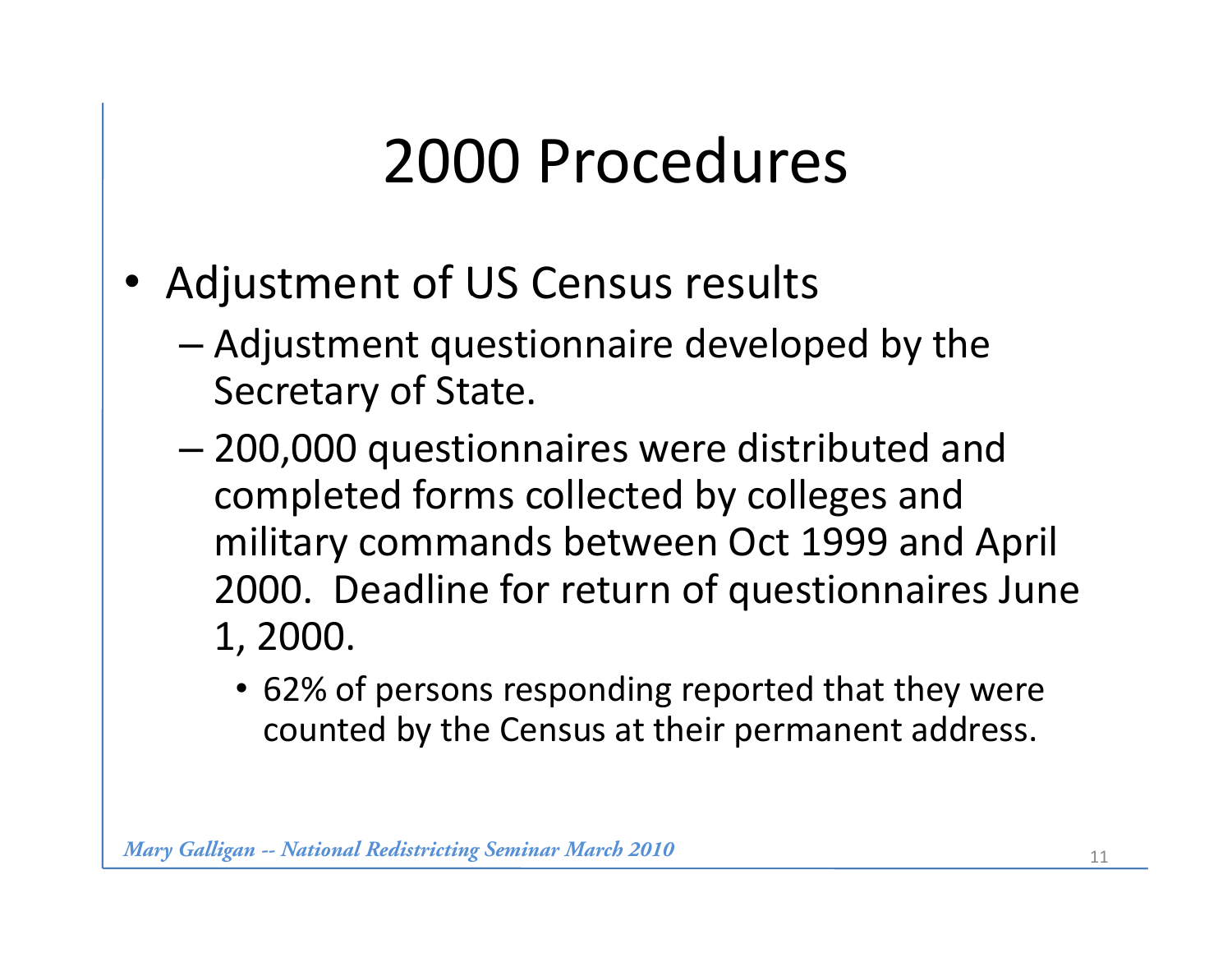## 2000 Procedures (cont'd)

- Secretary of State followed-up to obtain information missing from questionnaires.
- Respondents were assigned to Census blocks.
	- Non ‐residents were subtracted from block where Census re ported them.
	- – $-$  Residents subtracted from block of "temporary" residence and added to block of "permanent" residence.
- •Block populations from Census were recalculated.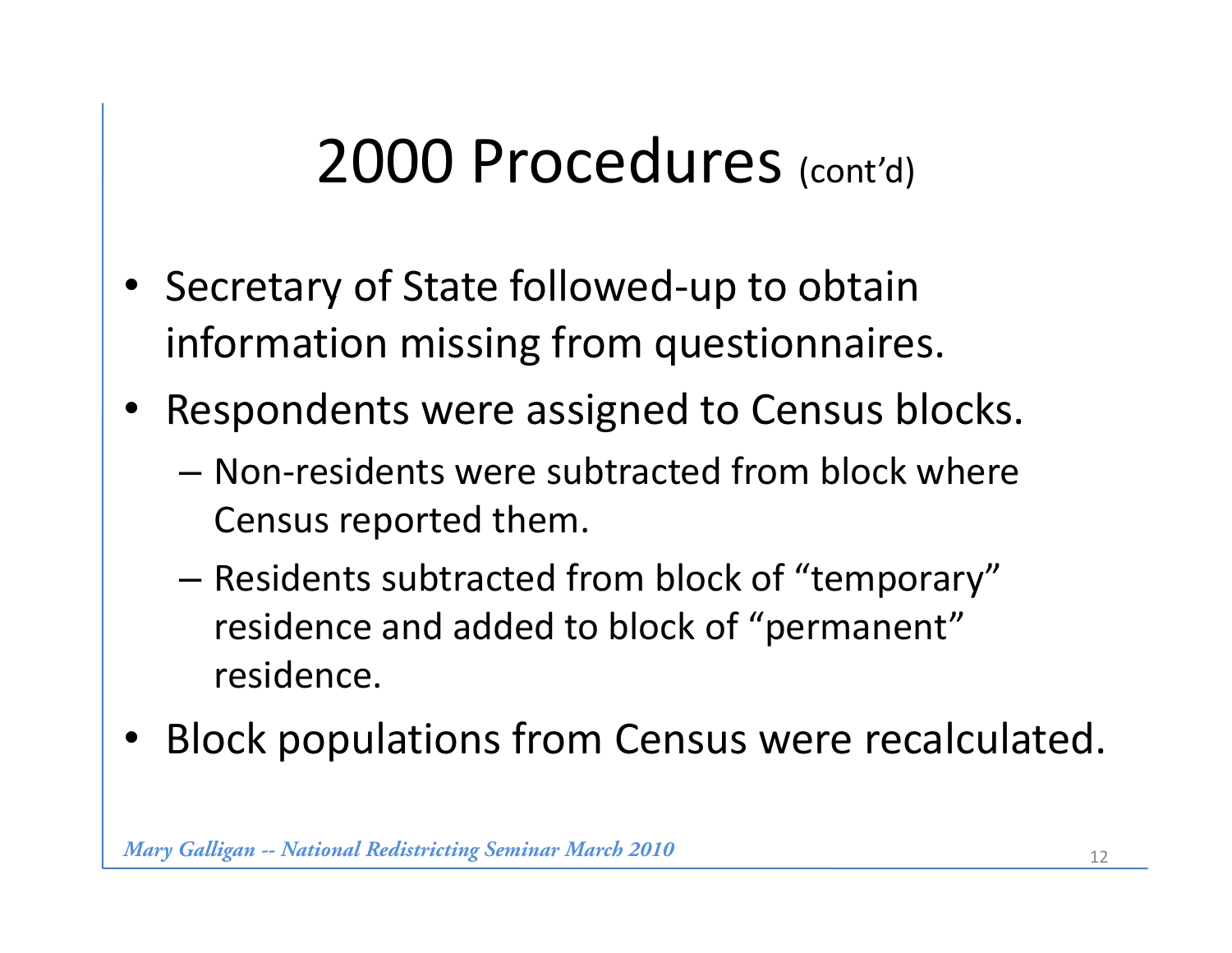## 2000 Procedures (cont'd)

• Total population, voting age population and race and ethnic characteristics all were recalculated.

• July 31, 2001 the Secretary of State provided to the Legislature the recalculated population file.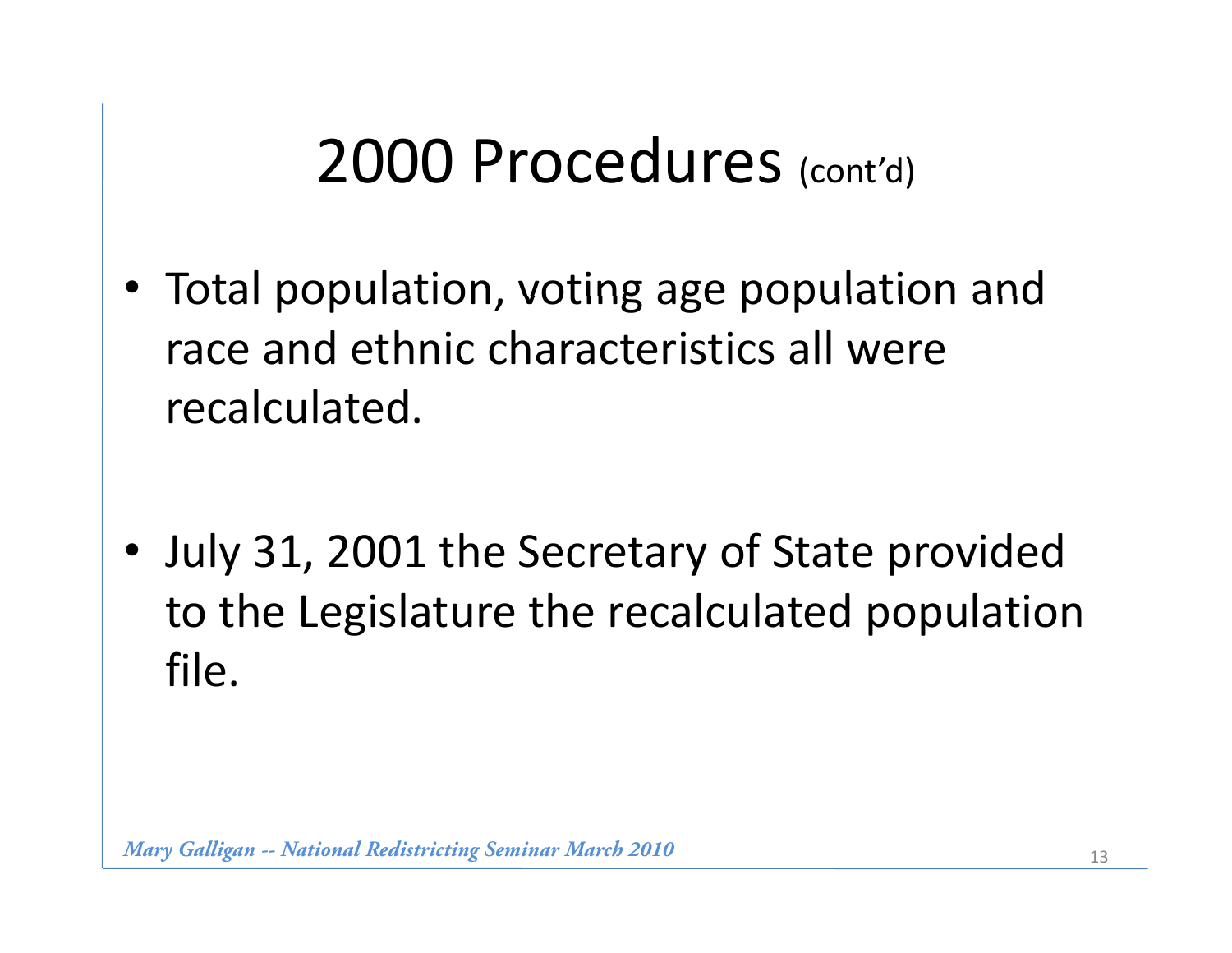#### Cost

• Direct costs for preparation of the recalculation by the Secretary of State ‐‐ \$375,000

•The 1988 State Census cost \$3.2 million

*Mary Galligan -- National Redistricting Seminar March 2010* 14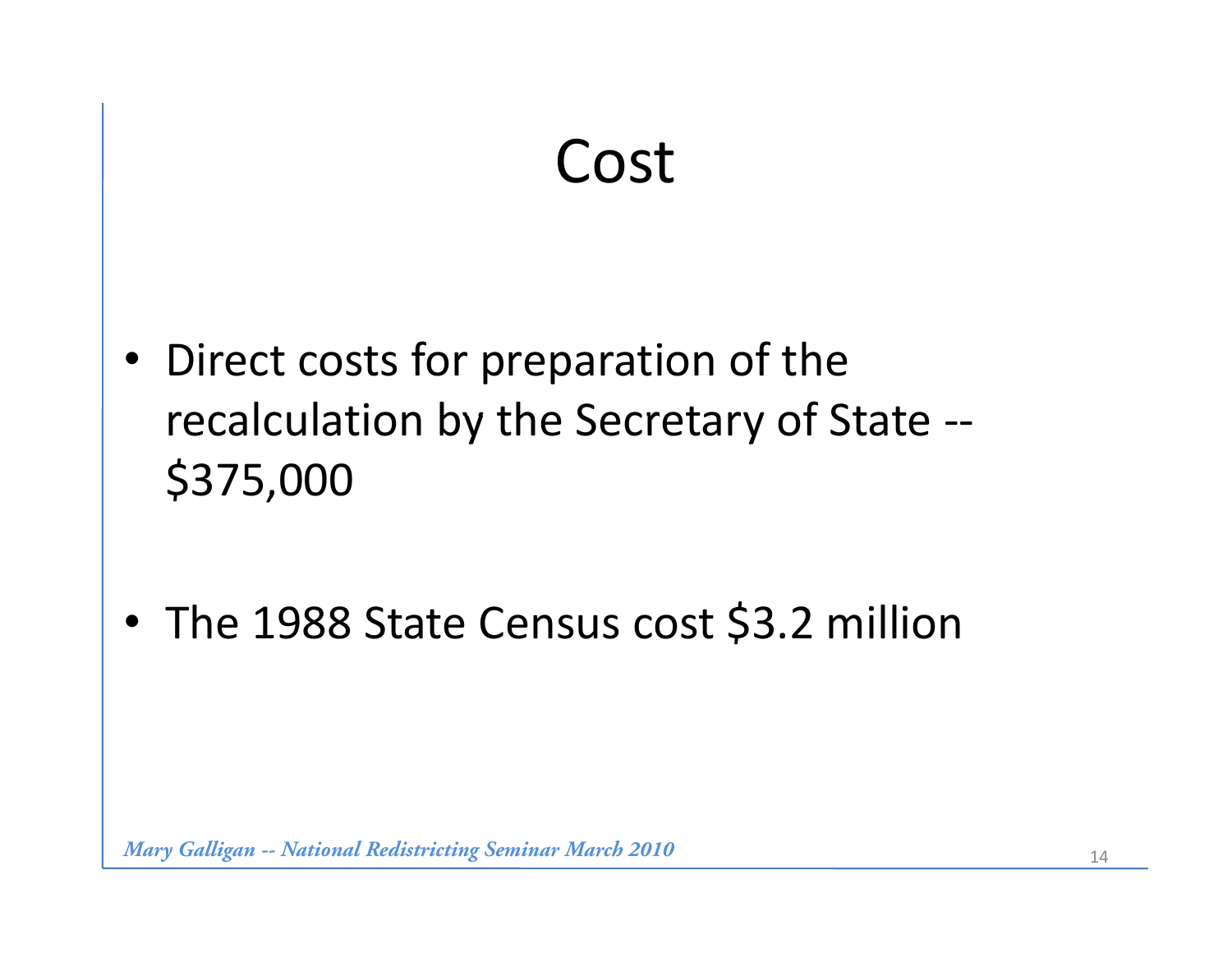# 2000 Net Adjustment

- Difference in Ideal District Sizes after subtracting 16,161 non residents made
	- Ideal Senate Districts 404 persons smaller, and
	- Ideal House Districts 129 persons smaller.
- Greatest Net Gain by County
	- Johnson County (suburban Kansas City) +2,569.
- Greatest Net Loss by County
	- Riley County (Kansas State University and Ft. Riley) ‐13,246.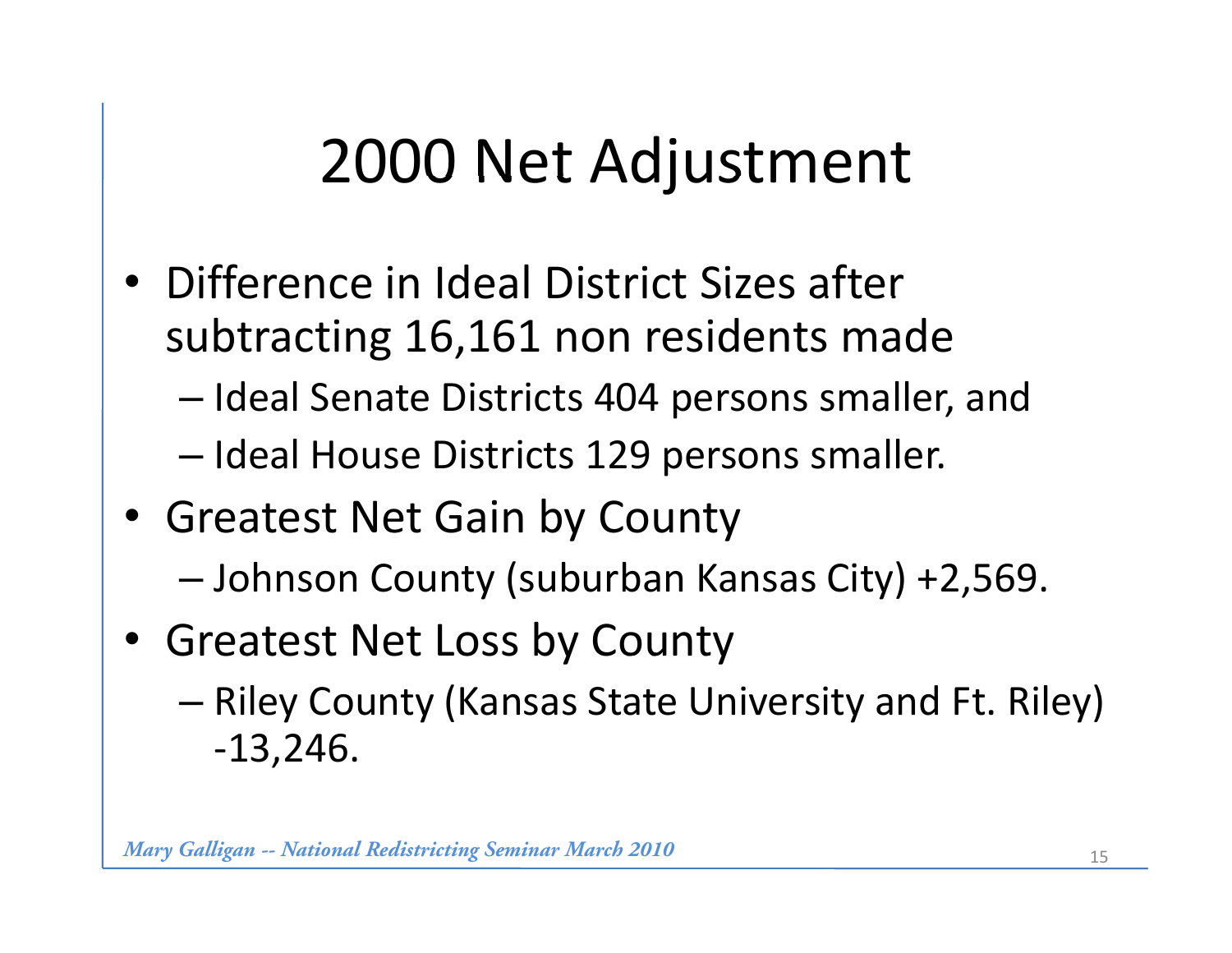## Impact on Senate Districts

- Districts with Greatest Impact (Census vs. adjusted population)
	- $-$  Current Senate District in which the adjustment made the most difference had 14,689 people subtracted (approx. 22% of a district).
	- The Senate district with the most people added, gained 901 people.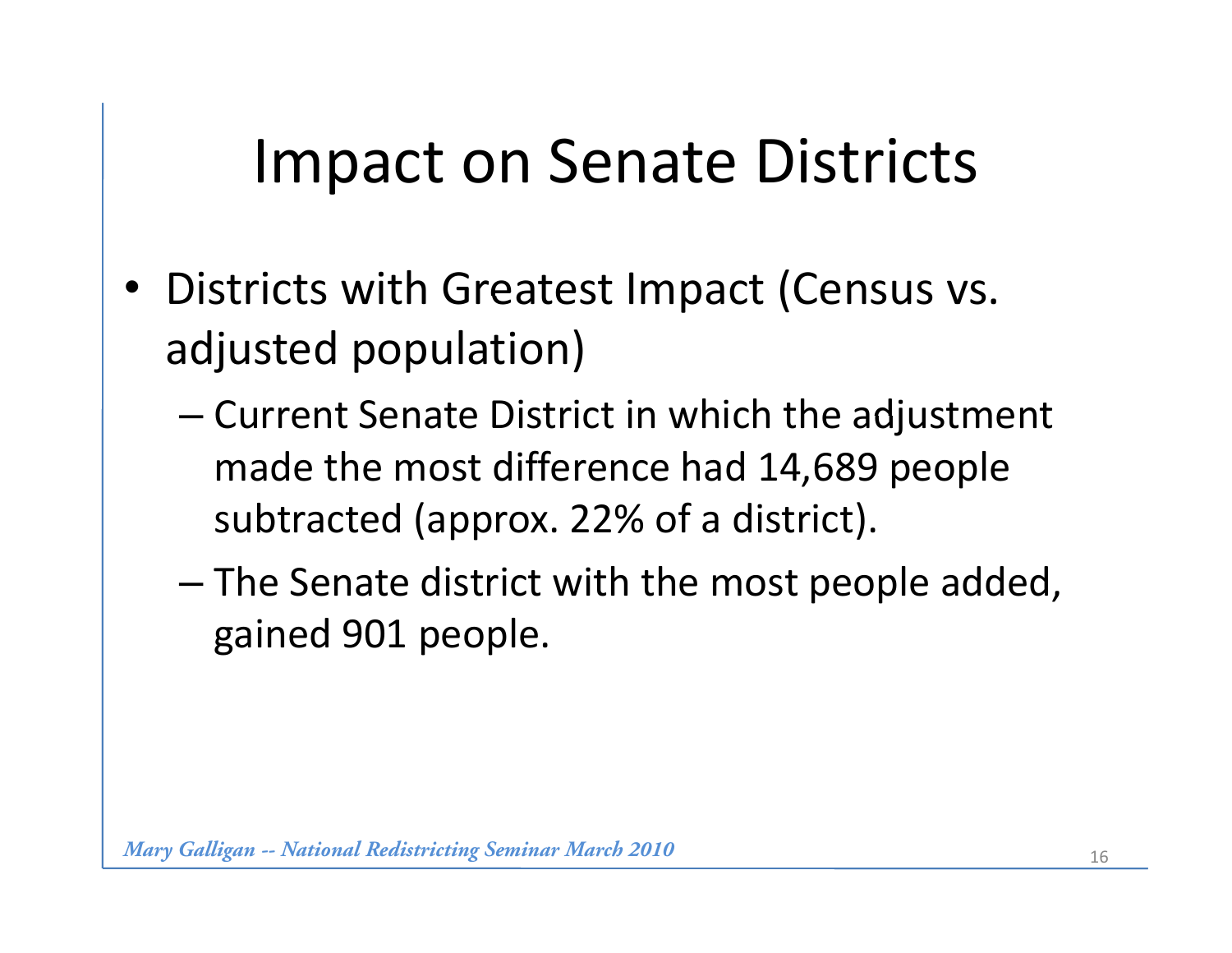# Impact on House Districts

- Districts with Greatest Impact (Census vs. adjusted population)
	- Current House District in which the adjustment made the most difference had 9,339 people subtracted (approx. 43% of a district).
	- The House district with the most people added, gained 484 people.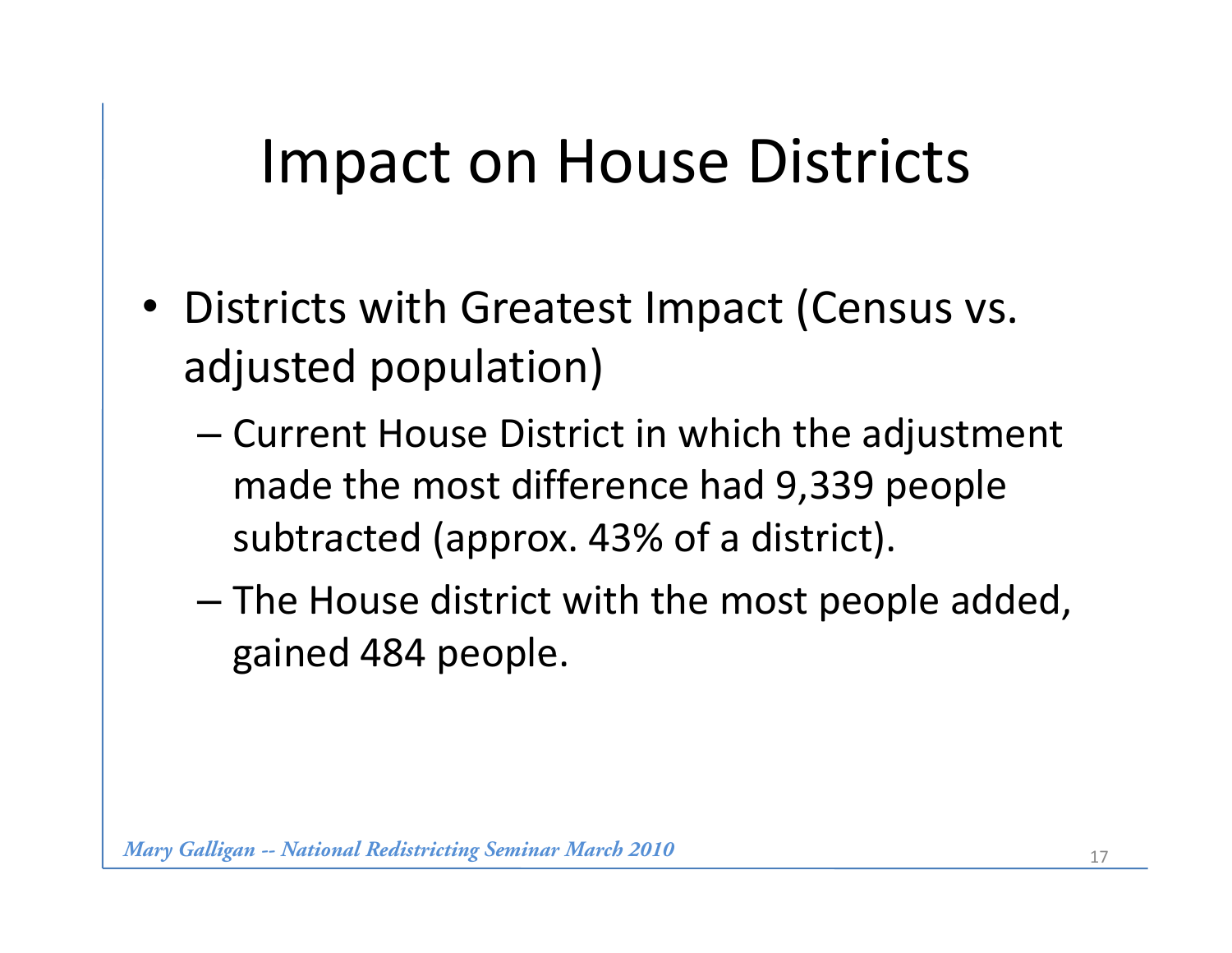# Recent Legislation

- 2009 KS H.C.R. 5006
	- Would place on the ballot an initiative to repeal from the Constitution the requirement for the population adjustment. The Resolution was not heard or acted upon during the 2009 Session.
- 1999 is the last time a resolution to repeal the ad justment made it out of the first chamber.